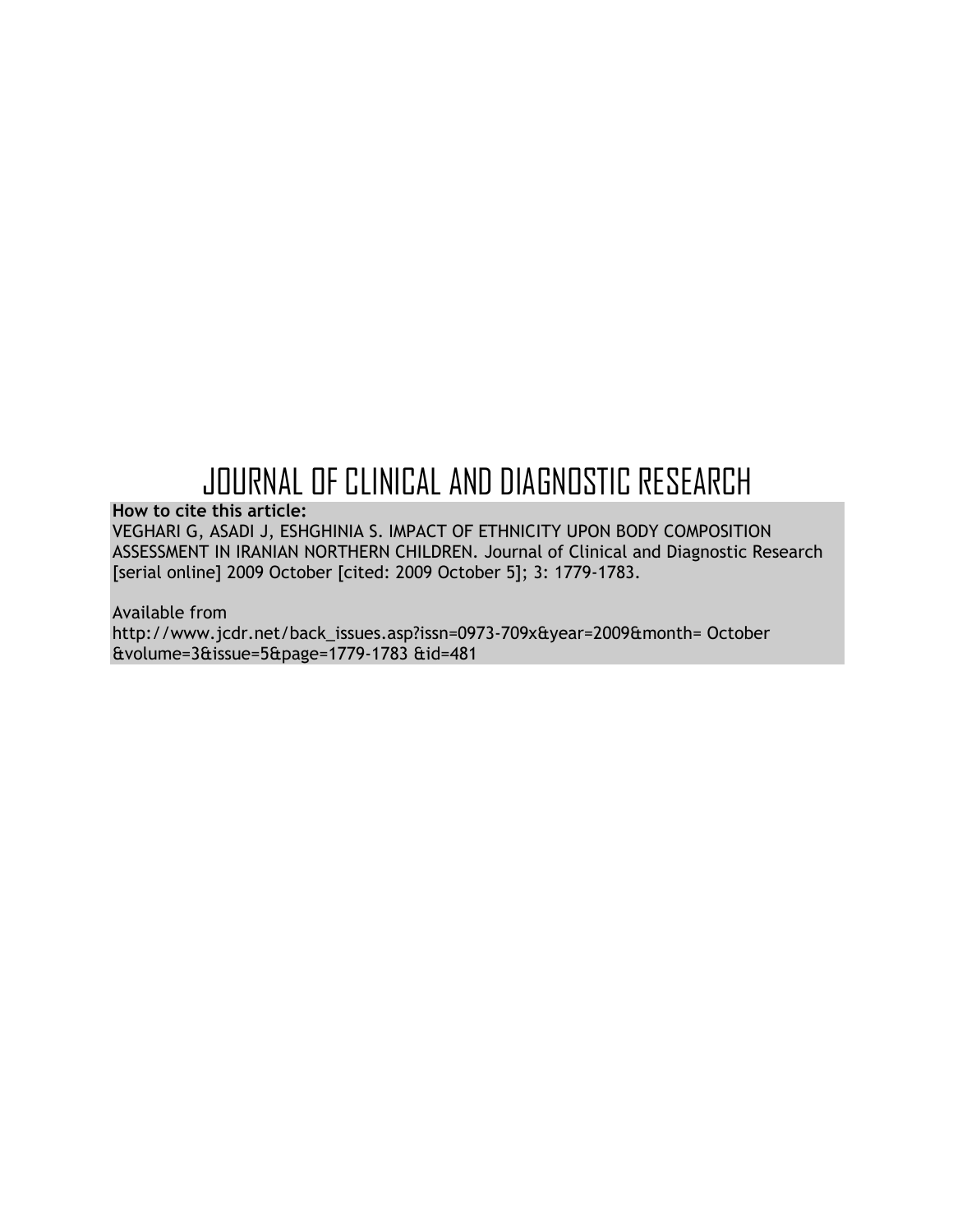## **ORIGINAL ARTICLE**

# **Impact Of Ethnicity Upon Body Composition Assessment In Iranian Northern Children**

**VEGHARI G\*, ASADI J\*\*, ESHGHINIA S\*\*\***

#### **ABSTRACT**

**Objective:** This study was designed to determine secular growth among rural children between two ethnic groups (Sisstanish and Non-Sisstanish ) in north of Iran.

**Methods**: We chose 20 villages from 118 by cluster and simple sampling. All of 25-60 months old children in this area were considered in this study. Sample size was 1569 cases (632=Sisstanish and 937=Non- Sisstanish). Height, weight and personal identification were recorded by questioner. BMI percentile and under -1sd, -2sd and -3sd from NCHS were used for comparison.  $X^2$  test and T.test were used to analyze by software SPSS.

**Results:** Sisstanish children were 900 g lighter and 4.39 cm taller than non-Sisstanish among all of age groups. T.test is significant between two groups based on weight and height (P<0.05). Stunting and underweight were observed in Sisstanish group 23% and 5.9% respectively more than in non-Sisstanish by –2sd criterion. There is a significant difference between two groups by stunting (P<0.05). Overweight (1.52%) and obesity (12.4%) were shown in Sisstanish group more than in non-Sisstanish group and Statistical differences is significant between them based on obesity (P<0.05).

**Conclusion:** Secular growth in two groups is disproportionate and in Non-Sisstanish group is better than Sisstanish group. Sisstanish children suffer from severe height deficit and BMI high. Thereby, malnutrition is the most health problem in rural area in the north of Iran and nutritional intervention is necessary for solving these problems.

#### **Key Words:** Height, Weight, Children, Ethnic, Iran

\*,\*\*\*Asst. Prof. (Nutrition), \*\*Asst. Prof. (Clinical Biochemistry), Dept. of Biochemistry and Nutrition, Golestan University of Medical Sciences.(Iran). **Corresponding Author:** Gholamreza Veghari Biochemistery and Metabolic Disorders Research Center, Golestan University of Medical Sciences, School of Medicine – Gorgan (IRAN). Tel:+98-171-4421651 Fax:+98-171-4421289. E-mail :grveghari@yahoo.com

#### **Introduction**

Human health depends on both genetics and ecological factors but second factors is more effective than the first one [1],[2].

World children suffer from Protein Energy Malnutrition [3] and UNICEF [4] reported that onethird of children were stunting in development countries in 2000. Obesity is another health problem in world [5]. Several studies in different countries  $[6]$ , $[7]$ , $[8]$ , $[9]$  showed obesity trend increases in world. Some agents affect on obesity, sach as metabolic factors, low physical activity, high TV watching , computer playing, high calorie diet and high income [9],[10],[11],[12],[13],[14],[15].

Growth monitoring is one of the important method to detect malnutrition and growth disorders in children [16].Anthropometry is universally

applicable, inexpensive and non-invasive method. It is available to assess of the proportion of size and composition of the human body. It shows both health and nutritional status and it predicts performance of health and survival. Short stature and underweight causes disability. High BMI (Body Mass Index) percentile values in children can help us in identifying and selecting children at risk and in assigning the children who will probably suffer from overweight or obesity in adulthood. This health information can help those children who are at risk and them need close monitoring or intervention.

Several micronutrients such as zinc, iron, iodine, selenium, vitamin A,  $B_{12}$  and  $B_9$  take part as the ingredient of some enzyme, hormone and their activities. Lack of above nutrients can be effect on the bodies metabolism and physical growth trend [17],[18]. Sayari [19] studies showed the high prevalence of malnutrition among Iranian children in 1996 and 1998. He reported that in comparison with 28 provinces, Golestan children's weight and height were in the first and thirteenth rank, respectively.. There isn't any concord between the trend of height and weight growth. Another study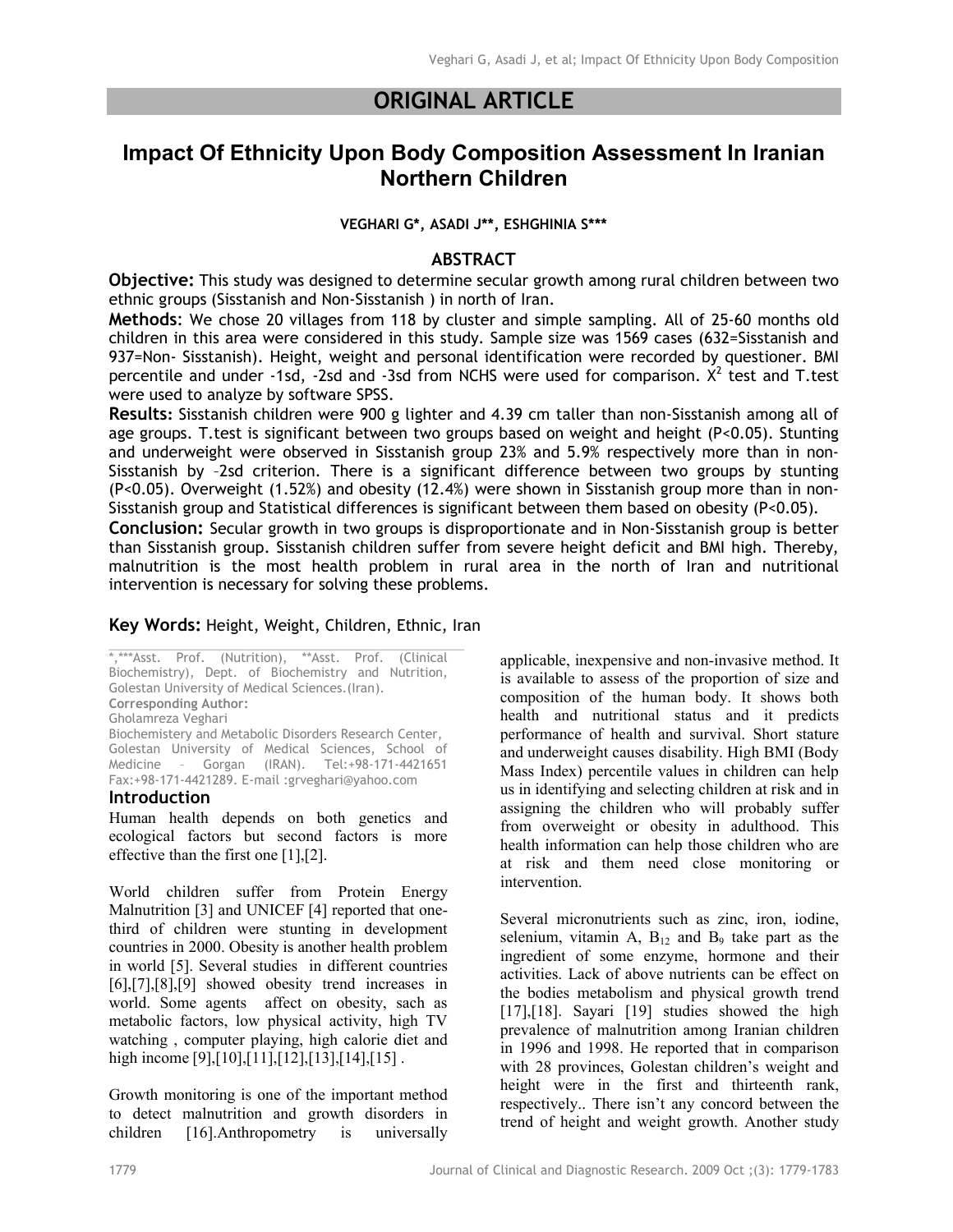[20] showed that children suffer from stunting more than wasting in this region. Obesity in Iranian children is as a health problem, too [21].We carried out this study among 25-60 months age children in a rural area of Gorgan (Golestan province center). Gorgan district is a capital city and located in mountain–side in north of Iran and south east of Caspian Sea. The most of people living in this area are farmer and several ethnic groups living in this region. The main ethnic groups are: Fars(native), Turkman and Sisstani..of 9576 of people living in this area are 25-60 months age [22]. Sisstanish people who had immigrated from south-east to north of Iran about 30 years ago. Due to the restriction in executing epidemiological projects, there was not any study on the secular growth differentiation between ethnic groups in this area up till now; therefore it was necessary to design a research project about it. The aims of this study is to examine the trend of secular growth , underweight , stunting and BMI status among 25-60 months age children between two ethnic groups.

### **Material and Methods**

This study is a descriptive-crossectional that carried out in villages of Gorgan (North of Iran). Villages were chosen by cluster and simple sampling. We have chosen 20 villages from 118. All of the 25-60 months age children were chosen as a sample. Data was collected by health system staffs in this region. The number of samples was 1569 cases (632=Sisstanish and 937=Non-Sisstanish)**.** Height, weight and birth date were recorded. Children's height was measured in a standing posture without shoe and 4 parts of body (heel, scapula, back of the head) attached to the wall. The weight, without clothes and shoes, was measured with scales confirmed by WHO. Weight and Height were measured with o.1 kg and 0.1 cm accuracy [23]. The collected data was complied and fed into computer and the Statistical Package for Social Sciences Package version 13, was used to analysis. The National Centers for Health Statistical (NCHS) [24], [25] standard was used for comparison the groups. Under 2 standard deviation (-2SD) from median of normal community (NCHS) computed as a start point of malnutrition (26,27) .Anthropometric Indexes in this study were defined following scale: Underweight: weight-for-age. Stunting: Height-forage. BMI: weight-for –height square.

The BMI percentiles [28],[29] were used to classify subjects as follows: under weight,  $\leq 5$ <sup>th</sup> BMI percentiles; healthy weight,  $5<sup>th</sup>-84<sup>th</sup>$  BMI

percentiles; overweight,  $85<sup>th</sup>-94<sup>th</sup>$  BMI percentiles; or obese,  $>95<sup>th</sup>$  BMI percentiles.

In this study the ethnicity was defined as follow: Sisstanish ethnic group: This group have immigrated from Sisstan and Bluchestan province (Locate in South east of Iran) to this area are residing in a particular rural area. Non-Sisstanish ethnic group: People who are resided in this region since long time ago. Chi-2 test and T.test were used for comparison of frequency and mean of groups respectively. Statistical significance was defined as P-value  $\leq 0.05$ .

### **Results**

Sisstanish boys are 900 g lighter and 4.7 cm shorter than non-Sisstanish boys [Table/Fig 1] **.**The mean of BMI is more than in Sisstanish group (0.5 kgm- $2$ ). There is a statistical significant differences between two ethnic groups based on weight and height in all of age groups as well as for all boys ages combined. T,test is significant only in 37-48 months old based on BMI criteria.(P<0.05).

Sisstanish girls are 400 g lighter and 4.1 cm shorter than non-Sisstanish girls .The mean of BMI is more than in Sisstanish group  $(0.5 \text{ kgm}^2)$ . There is a statistical significant differences between two ethnic groups from 37 months age by weight and from 31 months based on height and BMI in 37-48 months age  $(P<0.05)$ .

Stunting in Sisstanish boys based on –1sd ,-2sd and -3sd is 36%,24% and 8.6.% more than Non-Sisstanish boys respectively and Chi-2 test is significant between two groups in all of criteria (P<0.05) [Table/Fig 2] **.**Underweight in Sisstanish boys based on  $-1$ sd  $\frac{1}{2}$ sd and  $-3$ sd is 24%, 4.3% and 0.3% more than Non-Sisstanish boys respectively and Chi-2 test is significant between two groups in all of criteria (P<0.05).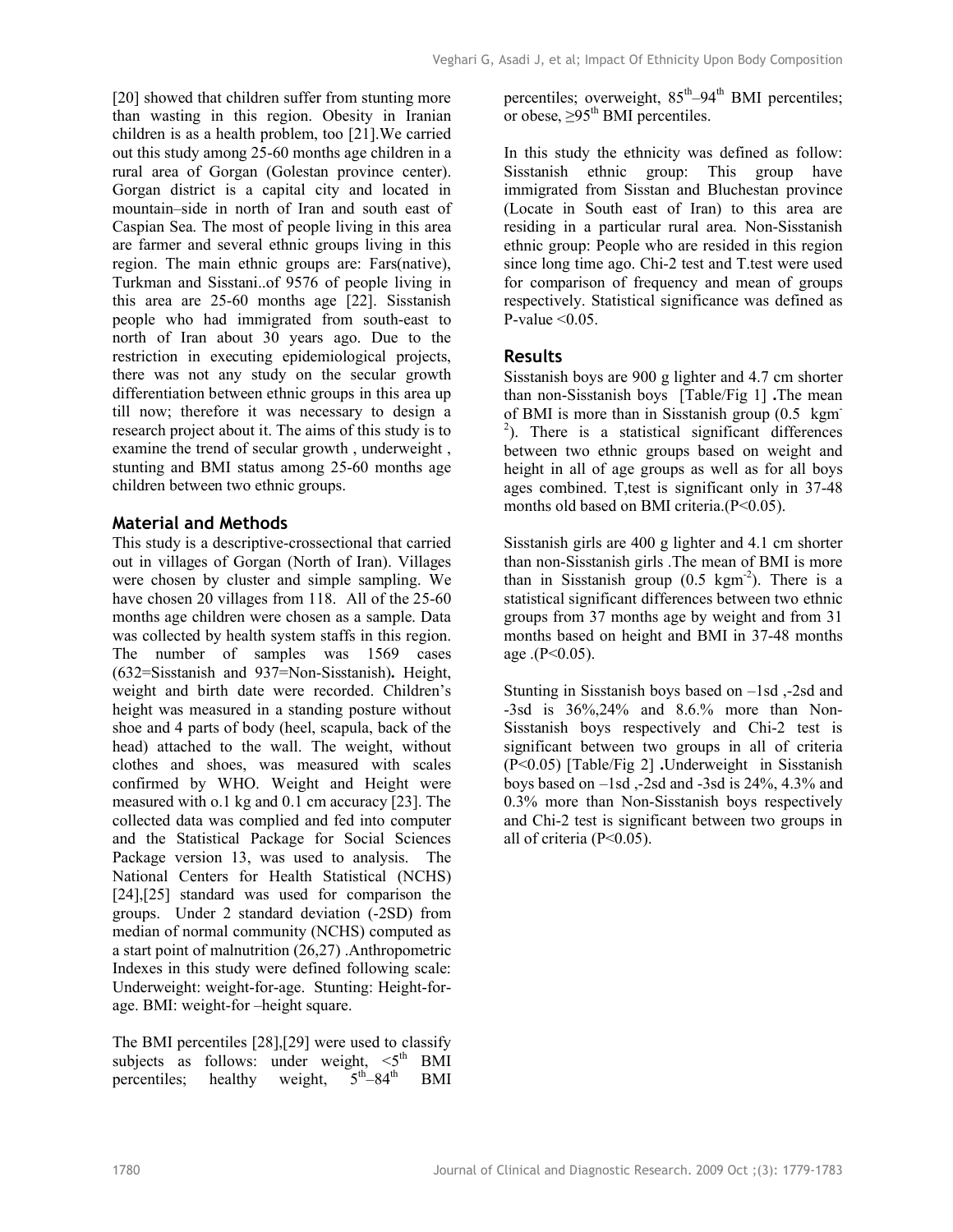| Age<br>(Mo) |                 | <b>Non Sisstanish</b> |            |            |     |           |               |               |     | Sisstanish |            |           |     |           |            |                  |  |
|-------------|-----------------|-----------------------|------------|------------|-----|-----------|---------------|---------------|-----|------------|------------|-----------|-----|-----------|------------|------------------|--|
|             | Male            |                       |            |            |     | Female    |               |               |     | Male       |            |           |     | Female    |            |                  |  |
|             | No              | WT(Kg)a               | HT(cmb     | BMI        | No  | WT(Kg)e   | $HT$ (cm) $f$ | <b>BMI</b>    | No  | WT(Kg)a    | HT(cmb     | BMI       | No  | WT        | $HT$ (cm)f | $BMI$ ( $kgm2$ ) |  |
| $25 - 30$   | 65              | 13.3(1.7)             | 89.1(4.2)  | 16.7(1.5)  | 64  | 12.1(1.7) | 86.1(6.6)     | 16.3(1.4)     | 56  | 12.3(1.2)  | 84.7(3.6)  | 17.1(1.4) | 42  | 11.9(1.1) | 84.6(5.2)  | 16.7(2.2)        |  |
| $31 - 36$   | 114             | 14.1(1.5)             | 93.5(4.7)  | 15.2(1.3)  | 91  | 12.9(1.3) | 90.4(7.2)     | 16.3(5.5)     | 51  | 12.9(1.3)  | 89.2(5.4)  | 16.3(2.0) | 68  | 12.5(1.8) | 88.1(5.4)  | 16.2(2.2)        |  |
| $37 - 42$   | 82              | 14.7(1.6)             | 97.0(4.7)  | 15.6(1.3)c | 63  | 14.4(1.8) | 96.4(4.9)     | $15.4(1.4)$ k | 43  | 13.8(1.4)  | 92.1(5.6)c | 16.4(1.6) | 61  | 13.4(1.5) | 91.0(5.0)  | $16.1(1.5)$ k    |  |
| $43 - 48$   | 102             | 15.7(1.4)             | 100.3(4.7) | 15.6(1.6)d | 84  | 15.0(1.9) | 98.9(4.8)     | 15.3(1.5)1    | 65  | 14.8(1.6)  | 94.8(5.8)d | 16.5(1.7) | 57  | 14.3(1.6) | 93.7(8.1)  | 16.7(3.9)1       |  |
| $49 - 54$   | 57              | 16.2(1.9)             | 102.8(5.5) | 15.3(1.3)  | 67  | 16.2(1.8) | 103.3(4.7)    | 15.2(1.3)     | 44  | 15.5(1.6)  | 99.1(5.5)  | 15.8(1.4) | 47  | 14.7(1.8) | 97.4(5.9)  | 15.5(1.6)        |  |
| $55 - 60$   | $\overline{84}$ | 17.2(1.7)             | 106.5(4.6) | 15.2(1.3)  | 64  | 17.2(2.8) | 106.8(5.1)    | 15.1(1.8)     | 43  | 15.9(1.2)  | 102.9(4.3) | 15.0(1.2) | 55  | 15.3(1.7) | 100.5(6.6) | 15.2(1.6)        |  |
| Total       | 504             | 162(2.0)              | 98.1(7.2)  | 15.8(1.5)  | 433 | 14.5(2.6) | 96.7(9.0)     | 15.6(2.9)     | 302 | 14.1(1.9)  | 93.4(7.8)  | 16.3(1.7) | 330 | 13.7(2.0) | 62.6(8.0)  | 16.1(2.4)        |  |

(TableFig 1) The comparison of mean and standard deviation of weight , height and BMI by sex, age and ethnicity in north of Iran.

WT=Weight HT=height BMI=Body Mass Index ()=standard deviation

 $a=$  T.test is significant between two groups in all of ages (P<0.001)

 $b = T$  test is significant between two groups in all of ages ( $P < 0.001$ )

 $c = T$ . T. test is significant between two groups (P<0.005)

 $d=$  T.test is significant between two groups (P<0.001)

e= T.test is significant between two groups from 37 months old and combined age (P<0.001)

f=T.test is significant between two groups from 37 months old and combined age (P<0.001)

 $k$  = T.test is significant between two groups (P<0.001)

 $I = T$ . test is significant between two groups (P<0.001)

#### (Table/Fig 2) The comparison of malnutrition between tow ethnic groups by stunting and underweight among 25-60 mounths old children in north of Iran.

|                | Female $N(\%)$    |           |          |          |           |           |          |     | Male $N(\%)$ |         |                         |           |              |          |  |  |
|----------------|-------------------|-----------|----------|----------|-----------|-----------|----------|-----|--------------|---------|-------------------------|-----------|--------------|----------|--|--|
|                | No<br>Underweight |           |          | Stunting |           |           | No       |     | Underweight  |         | Stunting                |           |              |          |  |  |
|                |                   | $-1$ sd   | 2sd b    | 3sdc     | $-1$ sde  | $2sd$ f   | $-3sdq$  |     | $-1$ sd<br>h | 2sc     | $-3s$ c<br>$\mathbf{c}$ | -1sd      | $-2s$ d<br>m | $-3sd$ n |  |  |
| Ethnicity      |                   |           |          |          |           |           |          |     |              |         |                         |           |              |          |  |  |
| Sisstanish     | 330               | 157(47.4) | 36(10.9) | 5(1.5)   | 189(57.3) | 104(31.5) | 41(12.4) | 302 | 140(46.4)    | 19(6.3) | 2(0.7)                  | 169(56.0) | 92(30.5)     | 29(9.6)  |  |  |
| Non Sisstanish | 433               | 118(27.3) | 16(3.7)  | 3(0.7)   | 93(21.5)  | 30(6.9)   | 8(1.8)   | 504 | 112(22.4)    | 10(2.0) | 2(0.4)                  | 103(20.4) | 33(6.5)      | 5(1.0)   |  |  |
| Overal         | 763               | 275(36.0) | 52(6.8)  | 8(11)    | 282(37.0) | 134(17.6) | 49(6.4)  | 806 | 253(31.4)    | 29(3.6) | 4(0.5)                  | 271(33.7) | 125(15.5)    | 34(42)   |  |  |

 $a = X^2$  is significant between two ethnic groups (P<0.001)

 $b = X^2$  is significant between two ethnic groups (P<0.001)

 $e = X^2$  is significant between two ethnic groups (P<0.001)

 $f = X^2$  is significant between two ethnic groups (P<0.001)

 $g = X^2$  is significant between two ethnic groups (P<0.001)

 $h = X<sup>2</sup>$  is significant between two ethnic groups (P<0.001)

 $k = X<sup>2</sup>$  is significant between two ethnic groups (P<0.002)

 $I = X<sup>2</sup>$  is significant between two ethnic groups (P<0.001)

 $m = X<sup>2</sup>$  is significant between two ethnic groups (P<0.001)  $n = X<sup>2</sup>$  is significant between two ethnic groups (P<0.001)

 $c$ = There is no enough sobject for  $X^2$  test.

(Table/Fig 3) The comparison of BMI distribution among 25-60 mounths old children in north of Iran on based of NCHS percentils

|                |     |           | Male      | $N(\%)$  |           | Female $N(\%)$ |               |           |            |           |  |  |  |
|----------------|-----|-----------|-----------|----------|-----------|----------------|---------------|-----------|------------|-----------|--|--|--|
| Ethnicity      | No  | <5% a     | 584%      | 85 94%   | 95%< b    | No             | <5% с         | 584%      | 85.<br>94% | 95%< d    |  |  |  |
| Sisstanish     | 302 | 103(34.1) | 80(26.5)  | 42(13.9) | 77(25.5)  | 330            | 90(27.4))     | 90(27.3)  | 22(6.7)    | 128(38.9) |  |  |  |
| Non Sisstanish | 504 | 220(43.7) | 146(28.9) | 53(10.5) | 85(16.9)  |                | 433 176(40.6) | 123(28.5) | 28(6.4)    | 106(24.5) |  |  |  |
| Overal         | 806 | 323(40.1) | 226(28)   | 95(11.8) | 162(20.1) |                | 763 266(34.7) | 213(27.9) | 50(6.6)    | 234(30.7) |  |  |  |

 $a = X^2$  is significant between two ethnic groups (P<0.007)

b=  $X^2$  is significant between two ethnic groups (P<0.003)

 $c = X^2$  is significant between two ethnic groups (P<0.001)

 $d= X^2$  is significant between two ethnic groups (P<0.001)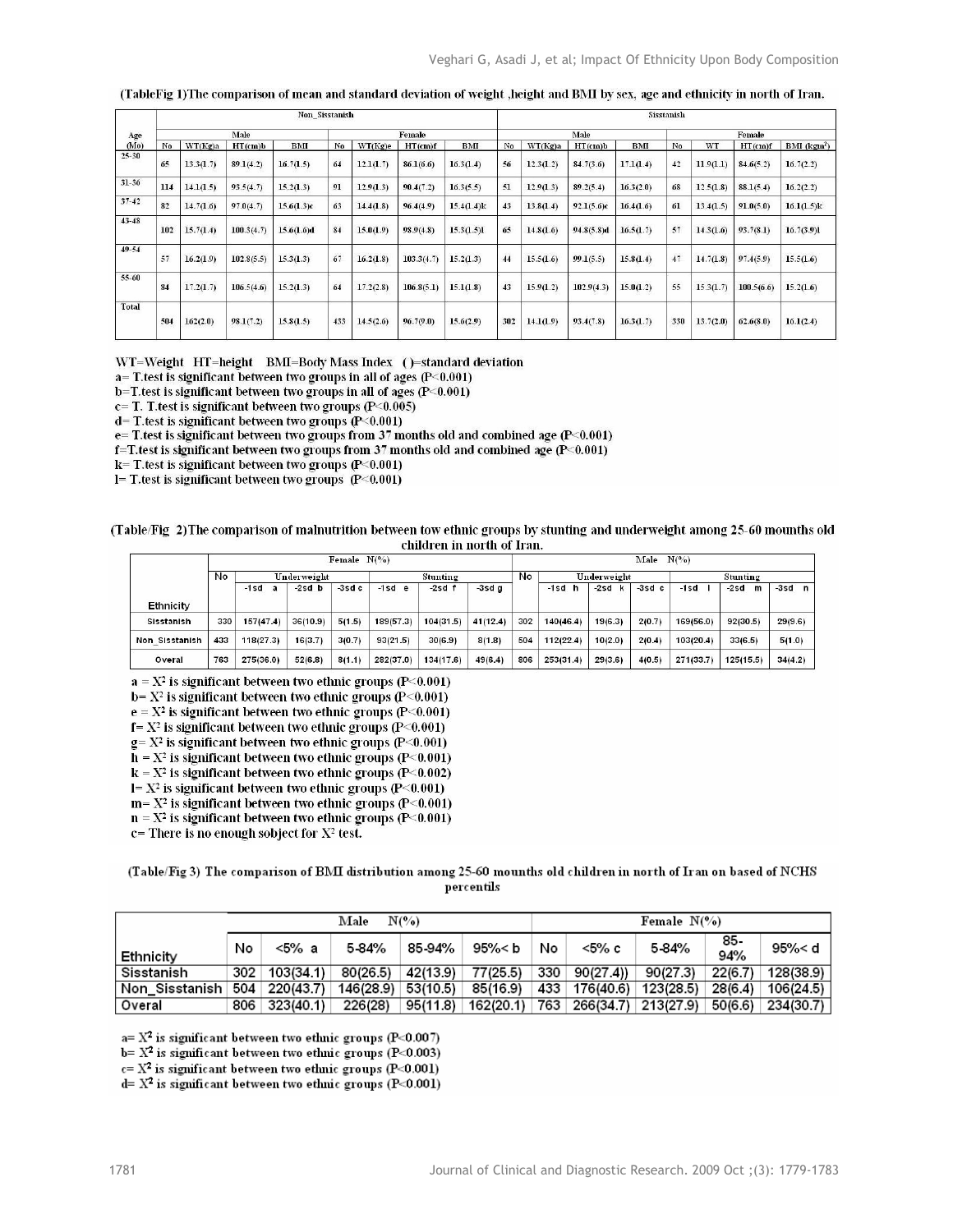Stunting in Sisstanish girls based on –1sd ,-2sd and -3sd is 35.6%, 24.6% and 10.6% more than Non-Sisstanish girls respectively and Chi-2 test is significant between two groups in all of criteria (P<0.05). Underweight in Sisstanish girls based on -1sd ,-2sd and -3sd is 27.3% , 7.2% and 0.8% more than Non-Sisstanish girls respectively and Chi-2 test is significant between two groups in -1sd and - 2sd criteria (P<0.05).There is insufficient number about  $-3$ sd for  $x^2$  test by underweight.

BMI>95% in Sissnanish boys is 8.6% and BMI equal 85-94% is 3.4% more than non-Sisstanish. BMI>95% in Sisstanish girls is 14.4% and BMI equal 85-94% is 0.3% more than non\_Sisstanish .Statistical differences is significant between two groups based on BMI>95% (P>0.05) [Table/Fig 3].

### **Discussion**

Stunting and underweight are two health problems among northen children of Iran. They suffer from stunting more than underweight. Overweight and obesity are others problems in this area. Other researchers reported under and over nutrition in their studies [30],[31],[32],[33].Sayri [19] study on the under 5 years old children among 28 provinces in Iran showed that Golestan province has the 1<sup>st</sup> and  $13<sup>th</sup>$  ranks by weight and height growth respectively. Shykholeslam [34] and Rounaghi [35] founded trace elements deficiency in some areas of Iran. Prevalence of malnutrition in Sisstanish group is higher than Non-Sisstanish group. Other studies [33],[36],[37],[38] showed that ethnic groups in a community have nutritional variety together. Several factors, like culture, economy, literacy, food habit and poor health can effect on nutritional situation in an area [32], [33], [38].

Mean of weight and height of Sisstanish children is lower than Non-Sisstanish but obesity in Sisstanish group is higher than Non-Sisstanish. Danubio [39], Freedman [40] and Ogden [8] in United States reported the difference in prevalence of obesity among ethnic groups. Wickramasinghe [41] in his study showed that genetic factors effect on secular growth and we should consider them in anthropometry. Rush [42] recommended using FFM (Free Fat Mass) instead of BMI in field study. Fredriks [43],[44] believes that separate Growth Chart is necessary for Moroccan and Turkish children that living in Netherlands.

The results of this study showed that Sisstanish children are overweight and obese, despite high prevalence of stunting. Further studies are necessary

for growth monitoring with regard to ethnicity in this region. Several micronutrients, like zinc, iron, iodine, selenium, vitamin A, B12 and B9 take part in structure of some enzymes, hormones and their activities. Lack of mentioned nutrients can change the body metabolism and physical growth trend [17],[18],[45]. Somatic growth in boys is better than girls. Others [46],[47] reported that prevalence of malnutrition in girls is higher than boys.

Finally, this study shows that underweight, stunting and obesity are as health problems among children in north of Iran. Various races have different nutritional problems. Nutritional status in non-Sisstanish group is better than Sistanish. With regard to high prevalence of under nutrition and high prevalence of obesity among Sisstanish children, BMI criteria doesn't have an enough acceptability to determine obesity in population with height deficit. Although malnutrition resulting from height failure in Sisstanish children is higher than non-Sisstanish children ,but high prevalence of obesity among Sisstanish children is a question that we should answer it. We don't know what causes this problem. We suppose that Sisstanish children are either genetically shorter in stature, malnourished or some combination of these factors when are compared to the non-Sisstanish children. These data show that comparisons of anthropometric measurements with an international standard, like NCHS standard, is only a part of the view that healthcare professionals and nutritionists must take. Local ethnic, genetic and other factors are also at play and need to be emphasized before proper healthcare measures can be under taken.

### **Acknowledgment**

The outer would like to thank all the medical and administrative staff working in Primary Health Care Centers for their valuable assistance during the field study.

#### **References**

- [1] Ganz ML.Family health effects: complements or substitutes. Health Econ. 2001; 10(8):699-714.
- [2] Mata LJ. Child malnutrition and deprivation- observations in Guatemala and Costa Rica.Food Nutr (Roma) 1980; 6(2):7-14.
- [3] Robbins JM, Khan KS, Lisi LM, Robbins SW, Michel SH, Torcato BR.Overweight among young children in the Philadelphia health care centers: incidence and prevalence. Arch Pediatr Adolesc Med 2007; 161(1):17-20.
- [4] WHO.Physical Status :The use of and Interpretation of Anthropometry. Geneva: World Health Organization.1995.
- [5] Maffeis C, Consolaro A, Cavarzere P, Chini L, Banzato C, Grezzani A, Silvagni D, Salzano G, De Luca F, Tato L.Prevalence of overweight and obesity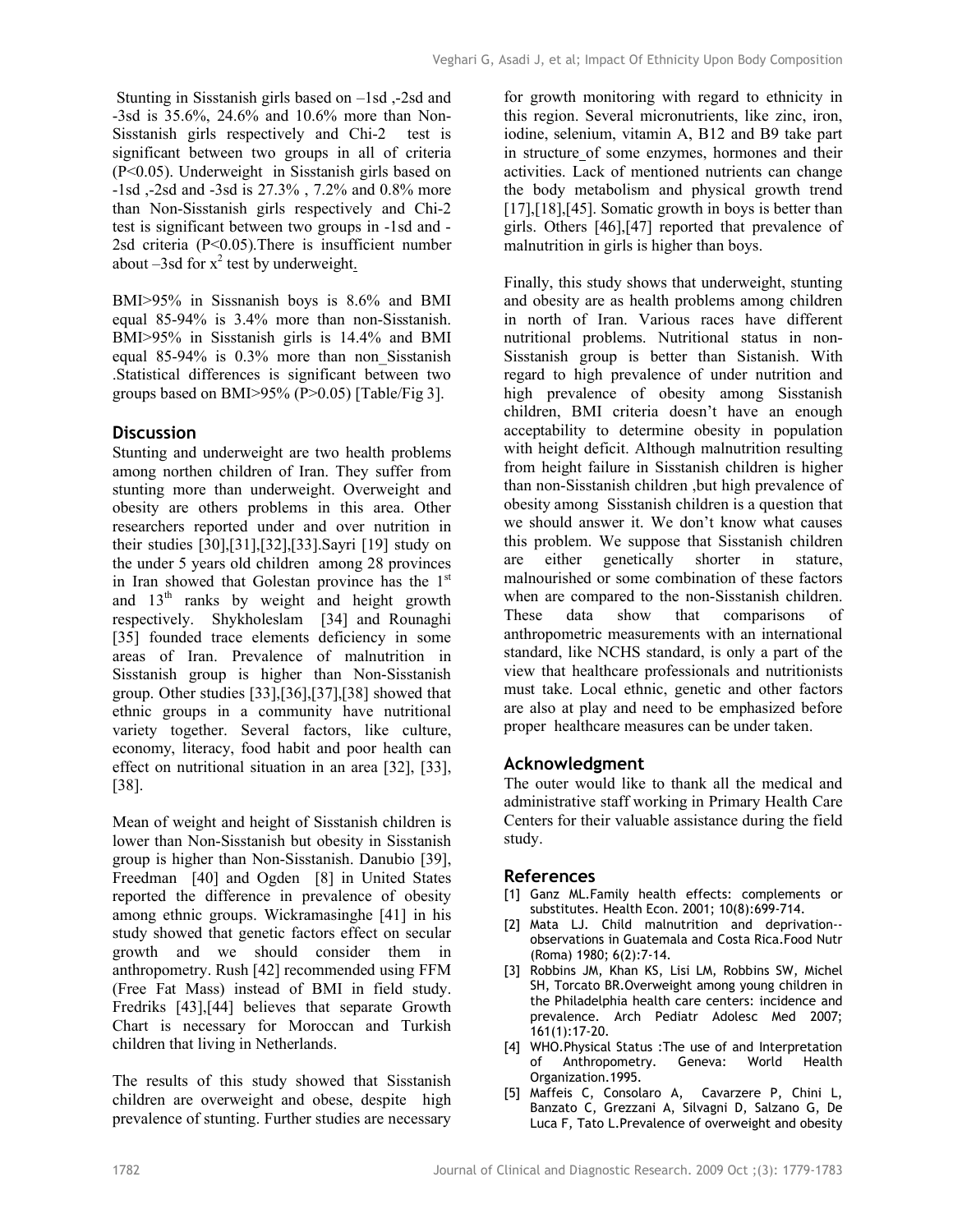in 2- to 6-year-old Italian children. Obesity 2006;14(5):765-9.

- [6] Sanna E, Soro MR, Calo C. Overweight and obesity prevalence in urban Sardinian children. Anthropol Anz 2006; 64(3):333-44.
- [7] Valerio G, D'Amico O,Adinolfi M, Munciguerra A, D'Amico R, Franzese A.Determinants of weight gain in children from 7 to 10 years. Nutr Metab Cardiovasc Dis 2006;16(4):272-8.
- [8] Ogden CL, Carroll MD, Curtin LR, McDowell MA, Tabak CJ, Flegal KM.Prevalence of overweight and obesity in the United States, 1999-2004. JAMA 2006; 295(13):1549-55.
- [9] Shields M.. Overweight and obesity among children and youth. Health Rep 2006; 17(3):27-42.
- [10] Ng C, Marshall D, Willows ND. Obesity, adiposity, physical fitness and activity levels in Cree children. Int J Circumpolar Health 2006; 65(4):322-30.
- [11] Kang HT, Ju YS, Park KH, Kwon YJ, Im HJ, Paek DM, Lee HJ.Study on the relationship between childhood obesity and various determinants, including socioeconomic factors, in an urban area. J Prev Med Pub Health. 2006;39(5):371-8.
- [12] Sanigorski AM, Bell AC, Kremer PJ, Swinburn BA.Lunchbox contents of Australian school children: room for improvement. Eur J Clin Nutr 2005; 59(11):1310-6.
- [13] Frank DA, Neault NB, Skalicky A, Cook JT, Wilson JD, Levenson S, Meyers AF, Heeren T, Cutts DB, Casey PH, Black MM, Berkowitz C.Heat or eat: the Low Income Home Energy Assistance Program and nutritional and health risks among children less than 3 years of age.Pediatrics2006; 118(5):e1293-302.
- [14] Wang Y, Zhang Q. Are American children and adolescents of low socioeconomic status at increased risk of obesity? Changes in the association between overweight and family income between 1971 and 2002. Am J Clin Nutr 2006; 84(4):707-16.
- [15] WHO. Obesity : Preventing and managing the global epidemic .World Health organization ; Geneva 1998.
- [16] Behrman K. Nelson textbook of pediatrics,  $15<sup>th</sup>$  ed . New York , Saunders Company; 1996 .
- [17] Pinhas-Hamiel O, Newfield RS, Koren I, Agmon A, Lilos P, Phillip M.Greater prevalence of iron deficiency in overweight and obese children and adolescents. Int J Obes Relat Metab Disord 2003; 27(3):416-8.
- [18] Pinhas-Hamiel O, Doron-Panush N, Reichman B, Nitzan-Kaluski D, Shalitin S, Geva-Lerner L.Obese children and adolescents: a risk group for low vitamin B12 concentration. Arch Pediatr Adolesc Med 2006;160(9):933-6.
- [19] Sayari AA, Sheykholeslam R, Naghavi M, Abdollahi Z, Kolahdouz F, Jamshid Beygi E. Surveying different types of malnutrition in children under 5 years old in urban and rural areas, Iran, 1998.Pejouhandeh Quarterly Resarch Journal.,2001; 20(5): 409-16
- [20] Veghari Gh.R, Ahmadpour M, Vakili MA. Assessment of height and weight in children under 6 years in rural areas of organ,1998.Journal of Mazandran University of Medical Sciences.,2003; 34 (12): 72-66.
- [21] Azizi F , Allahverdian S, Mirmiran P, Rahmani M, Mohammadi F.Dietary factors and body mass index in a group of Iranian adolescents: Tehran lipid and glucose study-2. Int J Vitam Nutr Res 2001; 71(2):123-7.
- [22] Statistical Center of Iran .Population and Housing Census. Available from :*www.sci.org.ir*
- [23] Rosalind S. G.Anthropometric assessment of Growth in: Principles of nutritional Assessment .Oxford university press.1990.
- [24] Ogden CL, Flegal KM, Carroll MD , Johnson CL. Prevalence and trends in overweight among US children and adolescents, 1999-2000. JAMA 2002; 288(14):1728-32
- [25] WHO.Measuring change in nutritional status. WHO ;Geneva :1983.
- [26] Sidibe T, Sangho H, Traore MS, Konate FI, Keita HD, Diakite B, CoulibalyH, Traore B.Management of Malnutrition in Rural Mali. J Trop Pediatr.,2007; 53(2):142-3.
- [27] Vonk R, de Kleuver M, Ie EH, Voorhoeve HW.Growth of under five-year-old children in Kyeni, Kenya. Trop Geogr Med 1993; 45(4):175-8.
- [28] Leonard MB,Shults J, Wilson BA, Tershakovec AM, Zemel BS.Obesity during childhood and adolescence augments bone mass and bone dimensions. Am J Clin Nutr. 2004; 80(2):514-23 .
- [29] 29- Krebs NF, Jacobson MS. Prevention of pediatric overweight and obesity. Pediatrics.,2003; 112(2):424-30.
- [30] Bellamy C. The state of the worlds children .Oxford University Press. Unicef, p:208. 1998.
- [31] Kwena AM, Terlouw DJ, de Vlas SJ, Phillips-Howard PA, Hawley WA, Friedman JF, Vulule JM, Nahlen BL, Sauerwein RW, ter Kuile FO. Prevalence and severity of malnutrition in pre-school children in a rural area of western Kenya.Am J Trop Med Hyg 2003; 68(4 Suppl):94-9.
- [32] Menegolla IA, Drachler Mde L, Rodrigues IH, Schwingel LR, Scapinello E, Pedroso MB, Leite JC. Nutritional status and social determinants of child height in the Guarita Indigenous Territory, Southern Brazil. Cad Saude Publica 2006; 22(2):395-406.
- [33] Sanchez-Perez HJ, Hernan MA, Rios-Gonzalez A, Arana-Cedeno M, Navarro A, Ford D, Micek MA, Brentlinger P.Malnutrition among children younger than 5 years-old in conflict zones of Chiapas, Mexico. Am J Public Health 2007; 97(2):229-32.
- [34] Sheikholeslam R, Kimiagar M, Siasi F, Abdollahi Z, Jazayeri A, Keyghobadi K, Ghaffarpoor M, Noroozi F, Kalantari M, Minaei N, Eslami F, Hormozdyari H.Multidisciplinary intervention for reducing malnutrition among children in the Islamic Republic of Iran. East Mediterr Health J2004; 10(6):844-52.
- [35] Larrea C, Kawachi I.Does economic inequality affect child malnutrition? The case of Ecuador. Soc Sci Med 2005; 60(1):165-78.
- [36] Ronaghy HA, Halsted JA, Zinc deficiency occurring in females. Report of two cases.Am J Clin Nutr 1975; 28(8):831-6.
- [37] Callaghan AL, Moy RJ, Booth IW, Debelle G, Shaw NJ. Incidence of symptomatic vitamin D deficiency. Arch Dis Child 2006; 91(7):606-7.
- [38] Renzaho AM, Gibbons C, Swinburn B, Jolley D, Burns C. Obesity and undernutrition in sub-Saharan African immigrant and refugee children in Victoria, Australia. Asia Pac J Clin Nutr 2006; 5(4):482-90.
- [39] Danubio ME, Amicone E, Vargiu R.Height and BMI of Italian immigrants to the USA, 1908-1970. Econ Hum Biol 2005 ;3(1):33-43.
- [40] Freedman DS, Khan LK,Serdula MK, Ogden CL, Dietz WH. Racial and ethnic differences in secular trends for childhood BMI, weight, and height. Obesity (Silver Spring) 2006;14(2):301-8.
- [41] Wickramasinghe VP, Cleghorn GJ, Edmiston KA, Davies PS. Impact of ethnicity upon body